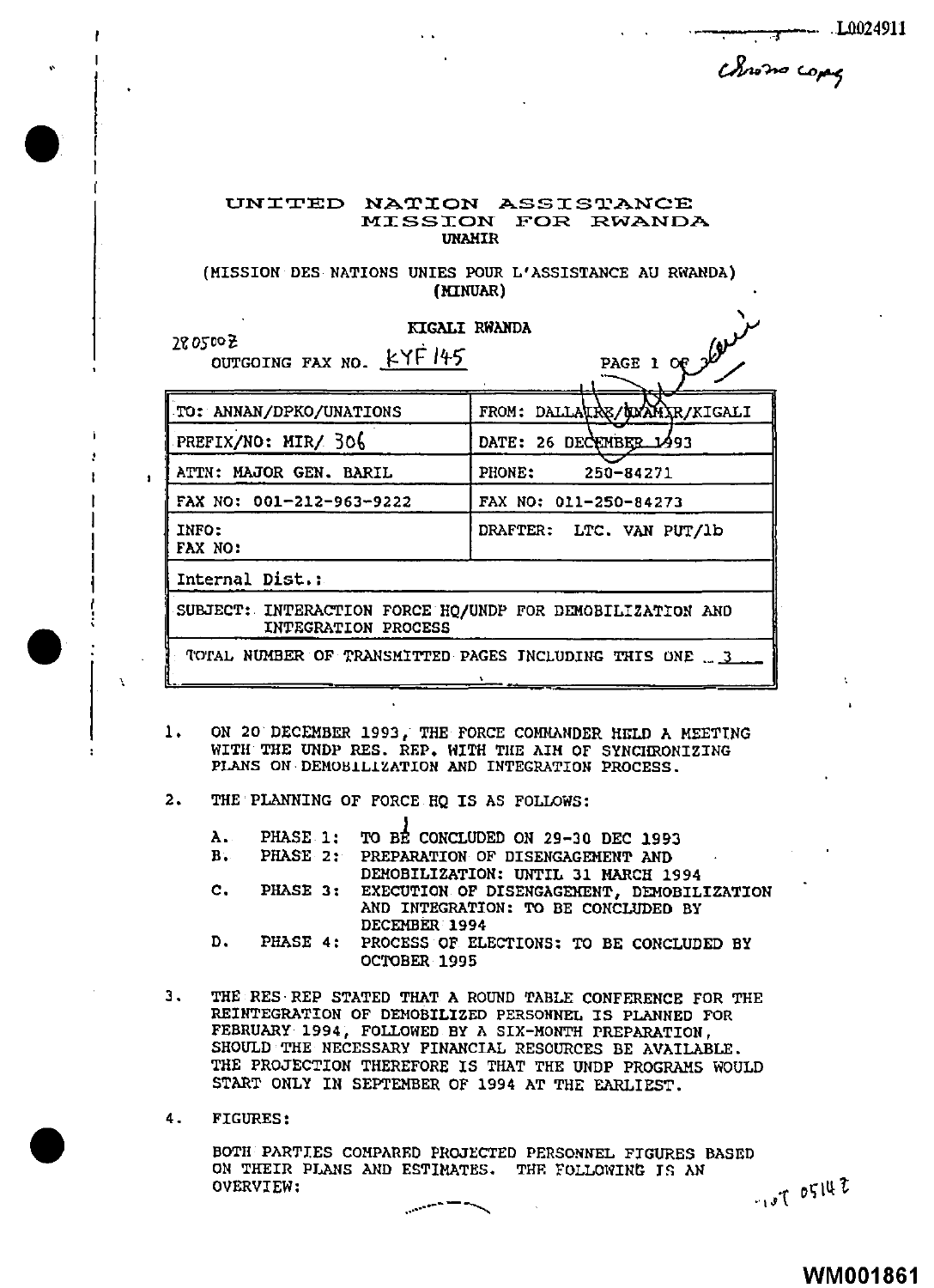1.0024912

2/3

- A. NUMBER OF INVOLVED MILITARY PERSONNEL: 54,000.
- B. ·NUMBER OF MILITARY AND GENDARMERIE PERSONNEL TO BE INTEGRATED INTO THE NEW ARMY ( 13 , 000) AND NEW GENDARMERIE (6000) FOR A TOTAL OF: 19,000. C. REMAINDER: 35,000 - FOR WHOM UNDP HAS MADE THE
	- FOLLOWING GENERAL ESTIMATES:
		- (1) THOSE WHO WILL PROBABLY HAVE A JOB IMMEDIATELY WITHOUT UN INTERVERNTION; 8, 500.
		- (2) THOsE·WHo WILL START SECONDARY STUDIES: 3,000.
		- (3) THOSE WHO WILL SEEK FOR A SCHOLARSHIP IN FOREIGN SCHOOLS: 500.
		- $(4)$ THOSE WHO WILL GET VOCATIONAL TRAINING: 17,000.
		- (5) THESE ADD UP TO A TOTAL OF 29,000, WHICH MAKES FOR A DISCREPANCY OF 6,000 RELATIVE TO THE FIGURES SUBMITTED IN A TECHNICAL REPORT. THIS DISCREPANCY SHALL BE CLEARED AT A LATER DATE.
- 5. PROBLEM:

 $\bullet$  :

1

Y

r

I I I I

•

- A. A COMPARISON OF BOTH PROGRAMS, TAKING INTO CONSIDERATION THE FIGURES PROVIDED ABOVE, SHOWS AN INTERVAL OF AT LEAST FIVE MONTHS (MAY 94 TO SEPT 94), DURING WHICH TIME NOT MORE THAN 31,860 BUT NOT LESS THAN 25,860 EX-MILITARY HAVE TO BE KEPT OCCUPIED.
- B. CALCULATION OF THIS FIGURE: (SEE ANNEX A)
- C. UNDP SUGGESTED THAT FRENCH, KINYARWANDA, CIVIC EDUCATION CLASSES, ETC. BE PROVIDED DURING THIS FIVE-MONTH HIATUS. NEITHER FORCE HQ NOR UNDP HAS THE RESOURCES TO FUND SUCH A PROJECT.
- D. UNAMIR FORCE HQ'S PROPOSAL IS TO EMPLOY A NUMBER OF . PEOPLE FOR LABOUR-INTENSIVE WORK IN THE RECONSTRUCTION PROGRAMS.
- 6. UNAMIR URGENTLY REQUESTS DIRECTION TO RESOLVE THE FOLLOWING ANTICIPATED PROBLEM: WHAT ARE WE AUTHORIZED TO DO WITH ALL THESE PERSONNEL UNTIL THEY ARE WITHIN THE REINTEGRATION PROGRAM AS OUR MANDATE AND RESOURCES ARE NOT CLEAR IN THIS AREA.